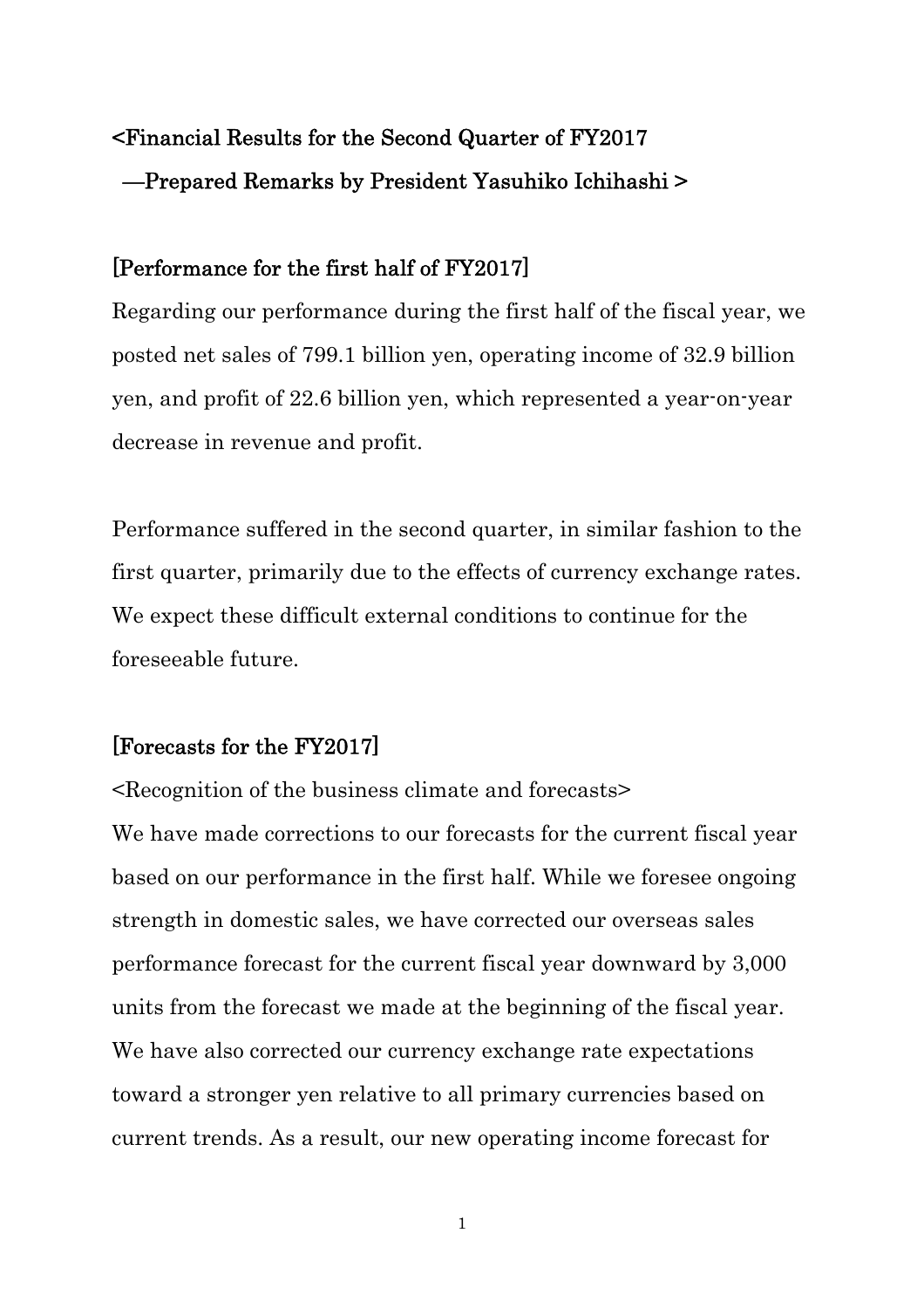this fiscal year is 60 billion yen. Our forecasts for net sales and profit are at 1,630 billion yen and 41 billion yen, respectively.

We believe that the difficult conditions that have continued since the latter half of last year―including the increasing slowdown in overseas markets and the strong yen―will continue to prevail for the foreseeable future. We also believe that we must keep a close eye on economic developments in the U.S. and China and geopolitical risks, as well as political developments in the U.S. and Europe in general.

#### <Dividends>

Although the matter of dividends was yet to be decided at the beginning of the fiscal year due to rapidly changing external conditions and considerable uncertainty for the future, we announce that we will be setting the dividend figure at 22 yen for the year based on a 30% dividend payout ratio as in the past, with the dividend of surplus (interim) at 11 yen and term-end payment at 11 yen.

We plan to make consistent dividend payments on an ongoing basis alongside our investment in large-scale investments and efforts to further improve to our financial constitution.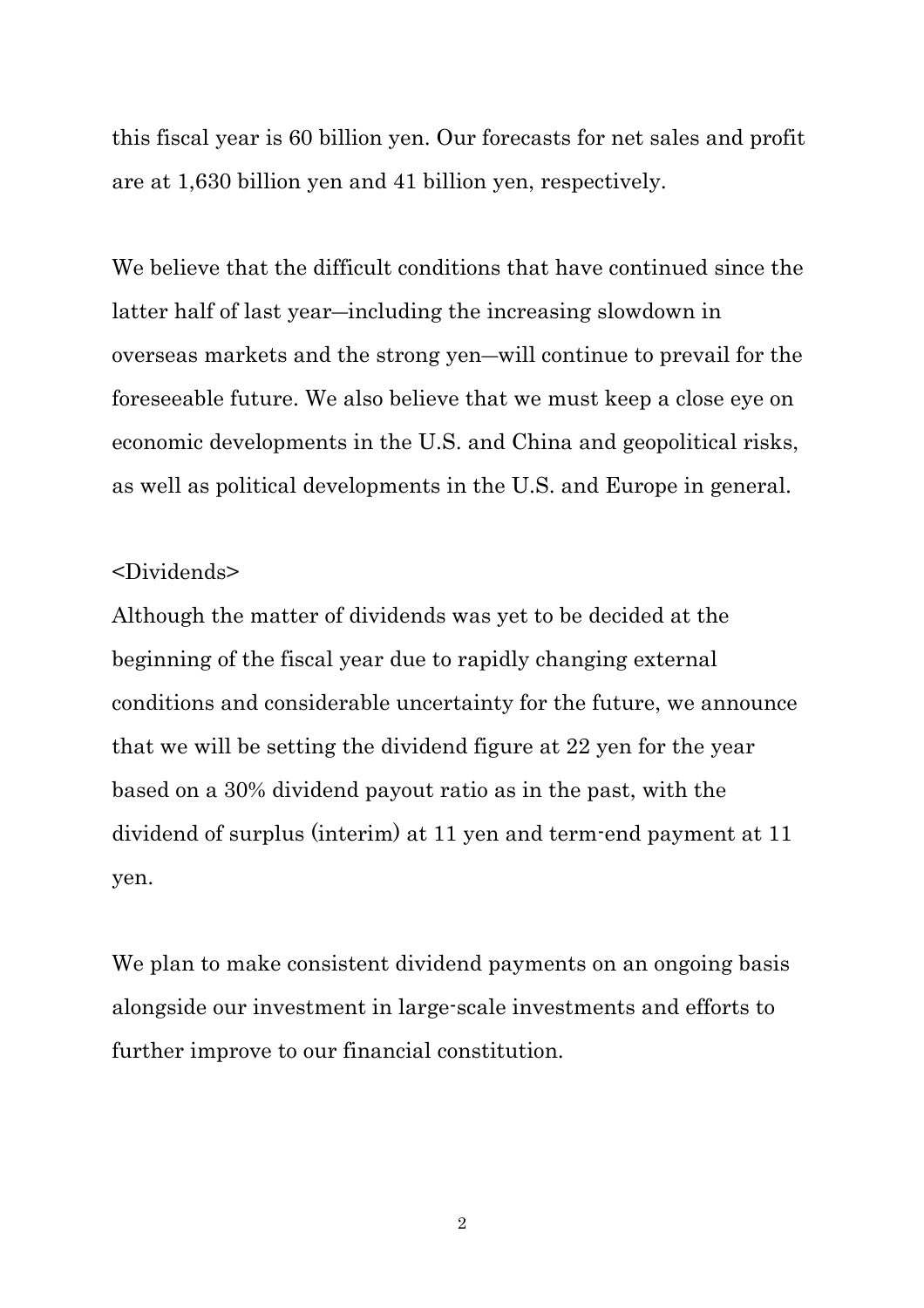#### <Advance investments>

Meanwhile, we have been steadily making investments to achieve sustainable growth into the future. While these advance investments may represent a burden for the short term, including this fiscal year's performance, we remain committed to taking every necessary step to produce solid results from these investments.

I would like to touch on three such examples.

Our first example is our relocation to the Koga Plant, where we are taking active steps to optimize our production and supply structure. While we are making investments and incurring costs of depreciation in advance, the all production lines at the Koga Plant will be in operation by the beginning of next year, with output volume scheduled to increase over time.

The peak of this relocation will continue through fiscal 2018, and we will be incurring these costs in advance. That said, we will ultimately realize mixed-line production and process seiryuka (smoothness/streamlining), from which we expect to reap the benefits of relocation amounting to 6 to 7 billion yen annually.

Moving forward, we will be making unfaltering efforts to solidify the effects of relocation, and also implement actions for minimizing the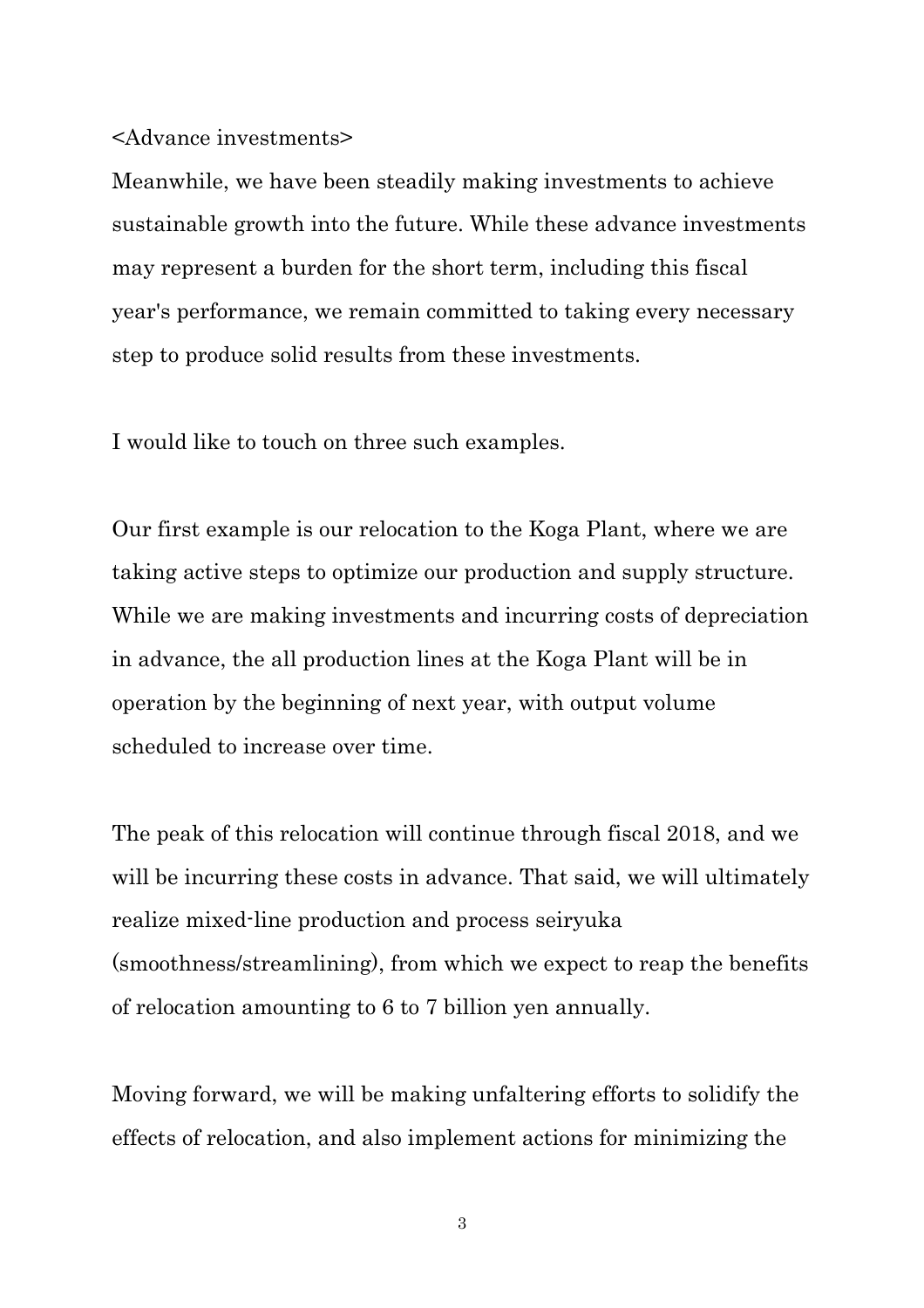temporary inefficiencies that we may experience during the relocation process. We will be positioning the Koga Plant as the central pillar in our efforts to perfect our high-mix, low-volume operations, a hallmark of commercial vehicle production.

The second example is the renewal of our dealership operations, which we are implementing as part of our Total Support. We have invested 5 to 10 billion yen a year in these efforts, implementing them in Hachioji and Sapporo in the first half, for example.

We have been fitting new dealerships with the latest facilities to improve our servicing capabilities and upgrade our abilities to support light-duty trucks, ownership of which continues to grow. By doing so, we have been able to provide quick and high-quality services to a large number of customers.

In mature markets such as Japan, our goal is to not rely solely on increasing the number of units sold, but also to provide excellent products and Total Support services to our customers to support their businesses. By doing so, we aim to strengthen our ties with our customers and establish a business model whereby Hino is able to grow together with our customers. The two key perspectives for achieving this are the minimization of life cycle costs and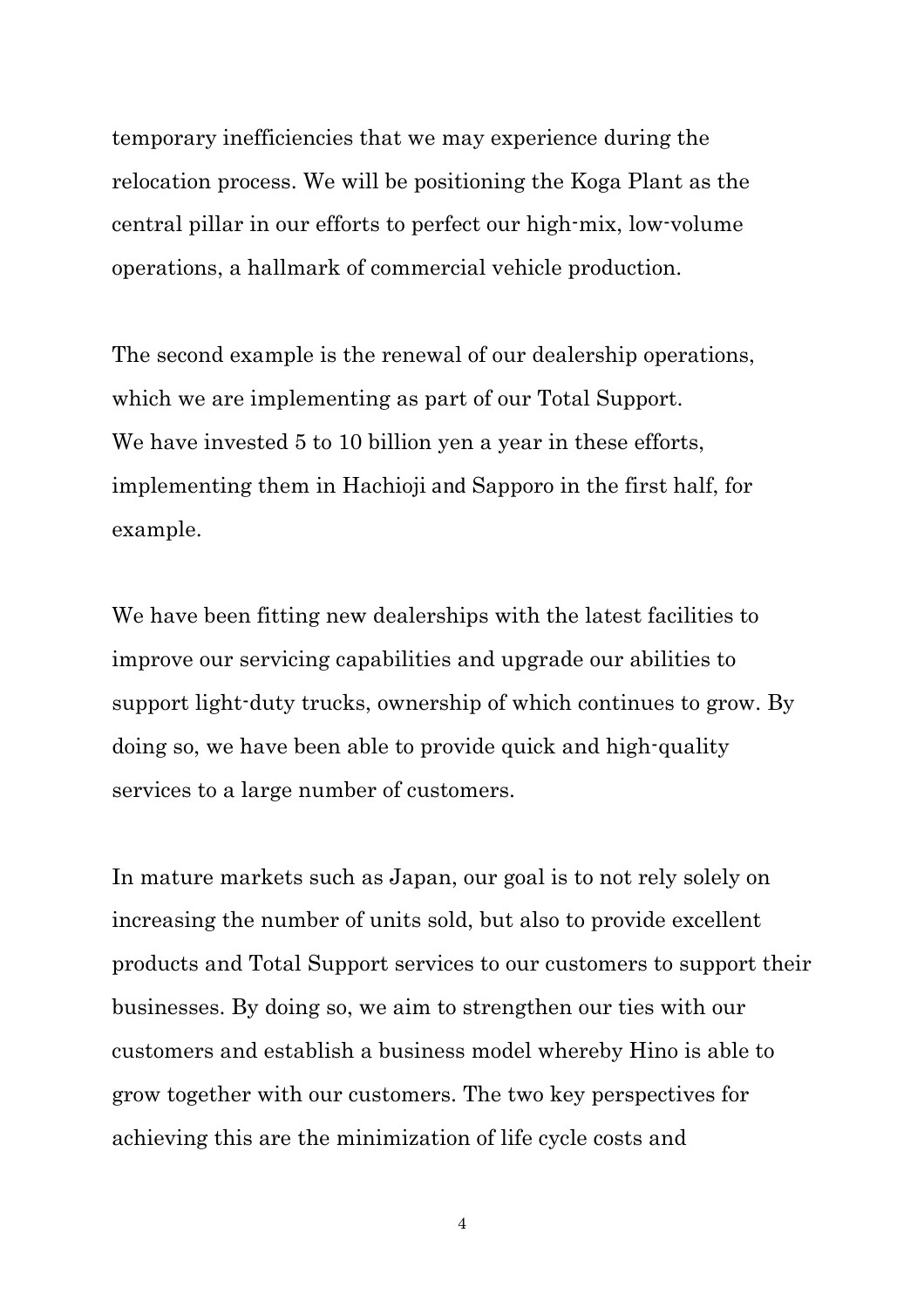maximization of up times. We are committed to taking solid, ongoing actions based on these two perspectives.

Our third example is the development of new products for the Japanese market. We are focusing our development efforts on delivering products that are safer and more economical, and that drivers find desirable and will want to drive, to say nothing of achieving compliance with new emissions regulations.

We are happy to announce that we will be launching our new, long-awaited product next year. While I will not go into the details of this new product as it is still under development, we will be steadfast in our development efforts to deliver a best-fit product that will support our customers' businesses.

We will continue to actively develop and introduce products that deliver superior safety, environmental friendliness, fuel efficiency and convenience: products that will give our customers an edge in growing their businesses. We are also committed to developing the latest technologies and becoming a technology leader in the industry.